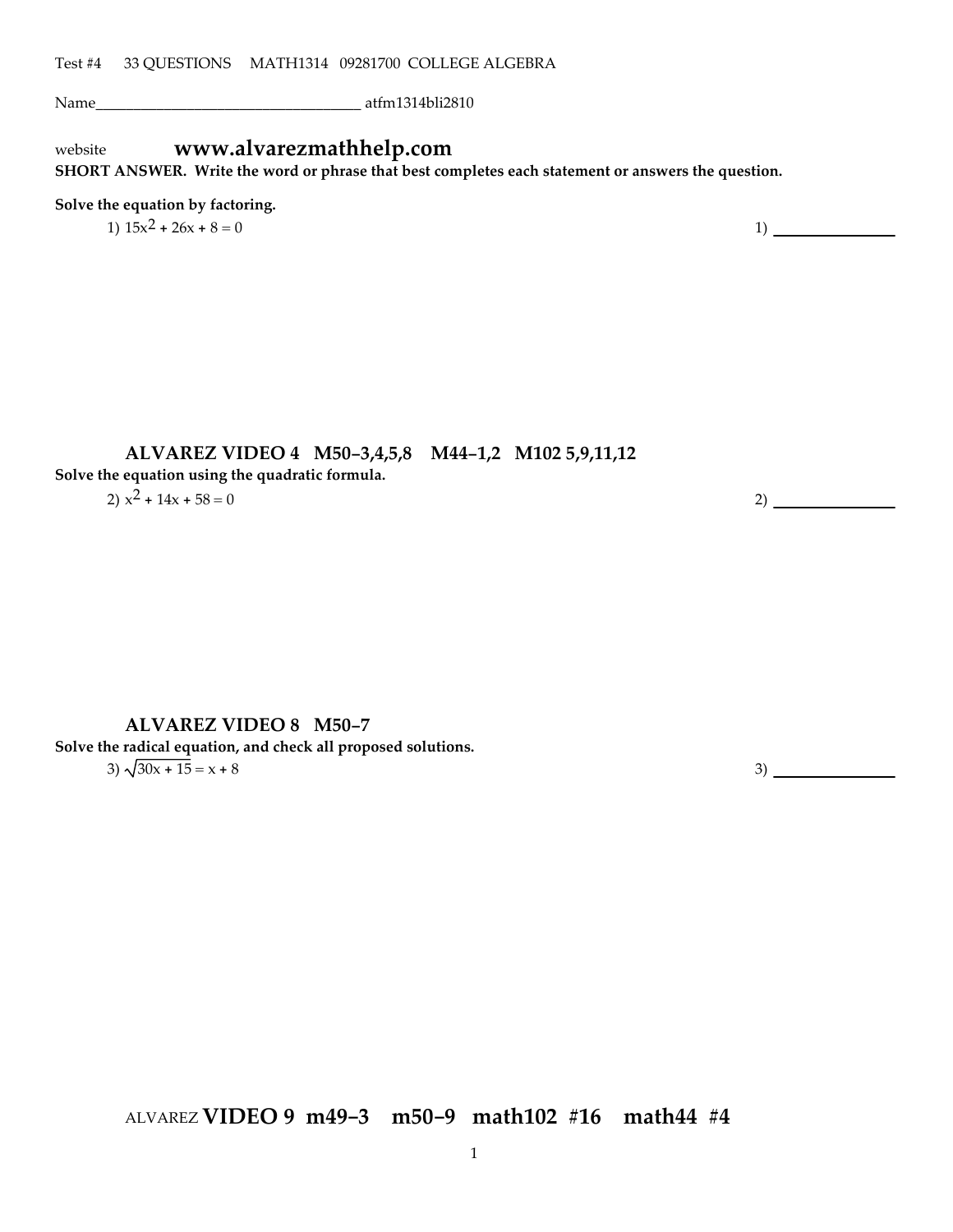**Use the graph of the given function to find any relative maxima and relative minima.**



**ALVAREZ VIDEO 15 M49-5 M102-21,22**





ALVAREZ **VIDEO 17 m49-6 m50-10 math102 #24 math44 #5**

5)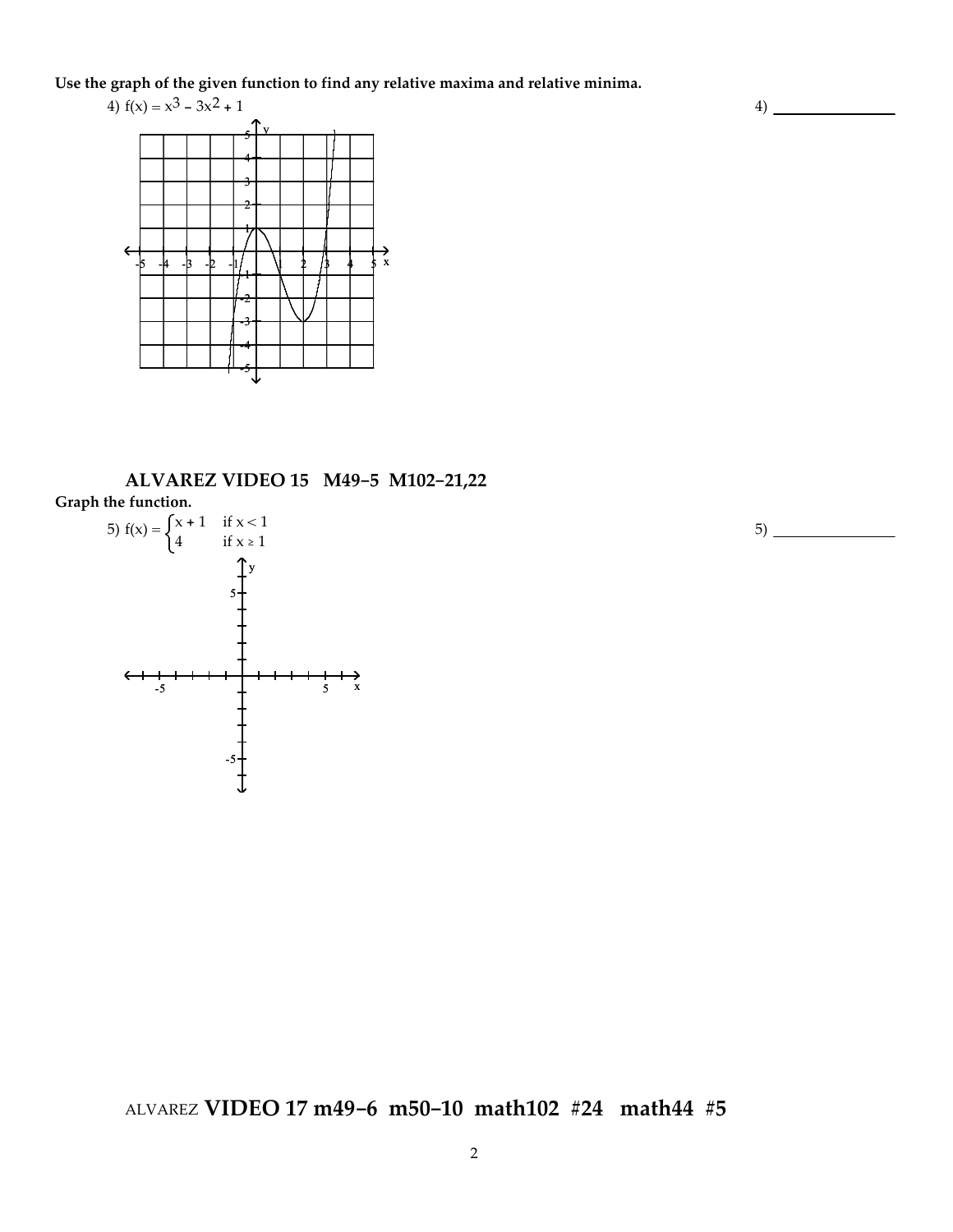**Find** and simplify the difference quotient  $\frac{f(x+h) - f(x)}{h}$ ,  $h \neq 0$  for the given function.

6)  $f(x) = x^2 + 5x + 6$  6

ALVAREZ **VIDEO 18 m49-7 m50-11 math102 #25 math44 #6**

Begin by graphing the standard absolute value function  $f(x) = |x|$ . Then use transformations of this graph to graph the **given function.** 7)  $h(x) = |x - 3| - 3$ 7)

-10 -8 -6 -4 -2 2 4 6 8 10 x  $10 + Y$ 8 6 4 2 -2 -4 -6 -8 -10

## ALVAREZ **VIDEO 21 m49-8**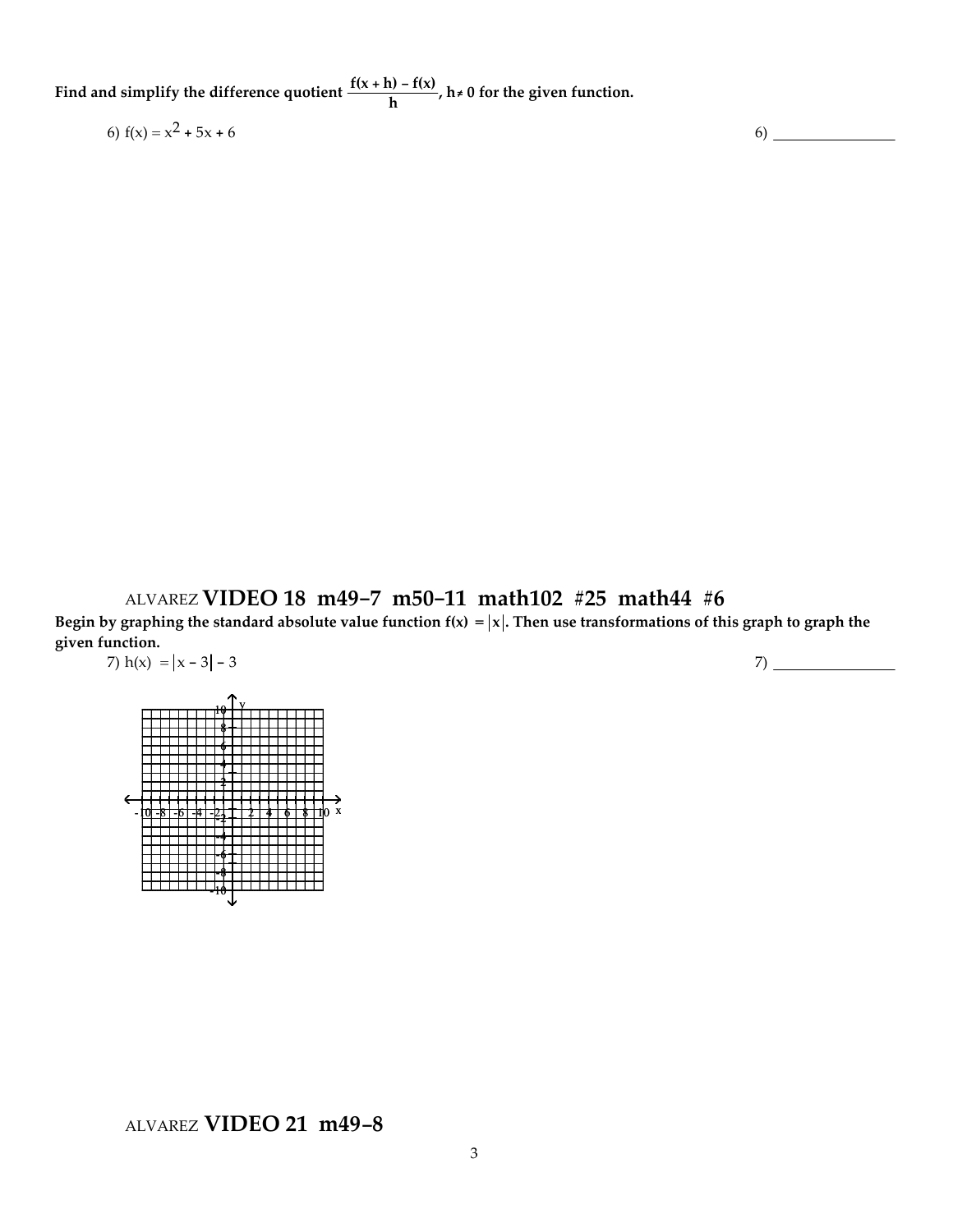**Find the domain of the function.** 8)  $f(x) = \sqrt{18 - x}$  8)

**ALVAREZ VIDEO 23 m49-9 m50-12 math102 #30 math44 #7**

**Given functions f and g, perform the indicated operations.**

9)  $f(x) = 2x - 6$ ,  $g(x) = 9x - 8$ Find  $f - g$ .

**VIDEO ALVAREZ 25 M50-13 M49-10 M102-31 M44-8**

10)  $f(x) = 3x + 2$ ,  $g(x) = 2x + 8$ Find fg.

#### 10)

9)

#### **ALVAREZ VIDEO 28 M50-13**

**For the given functions f and g , find the indicated composition.**

11)  $f(x) = 4x^2 + 3x + 6$ ,  $g(x) = 3x - 4$  $(g \cdot f)(x)$ 

**ALVAREZ VIDEO 31 m49-14 m50-14 math102 #35 math44 #9**

11)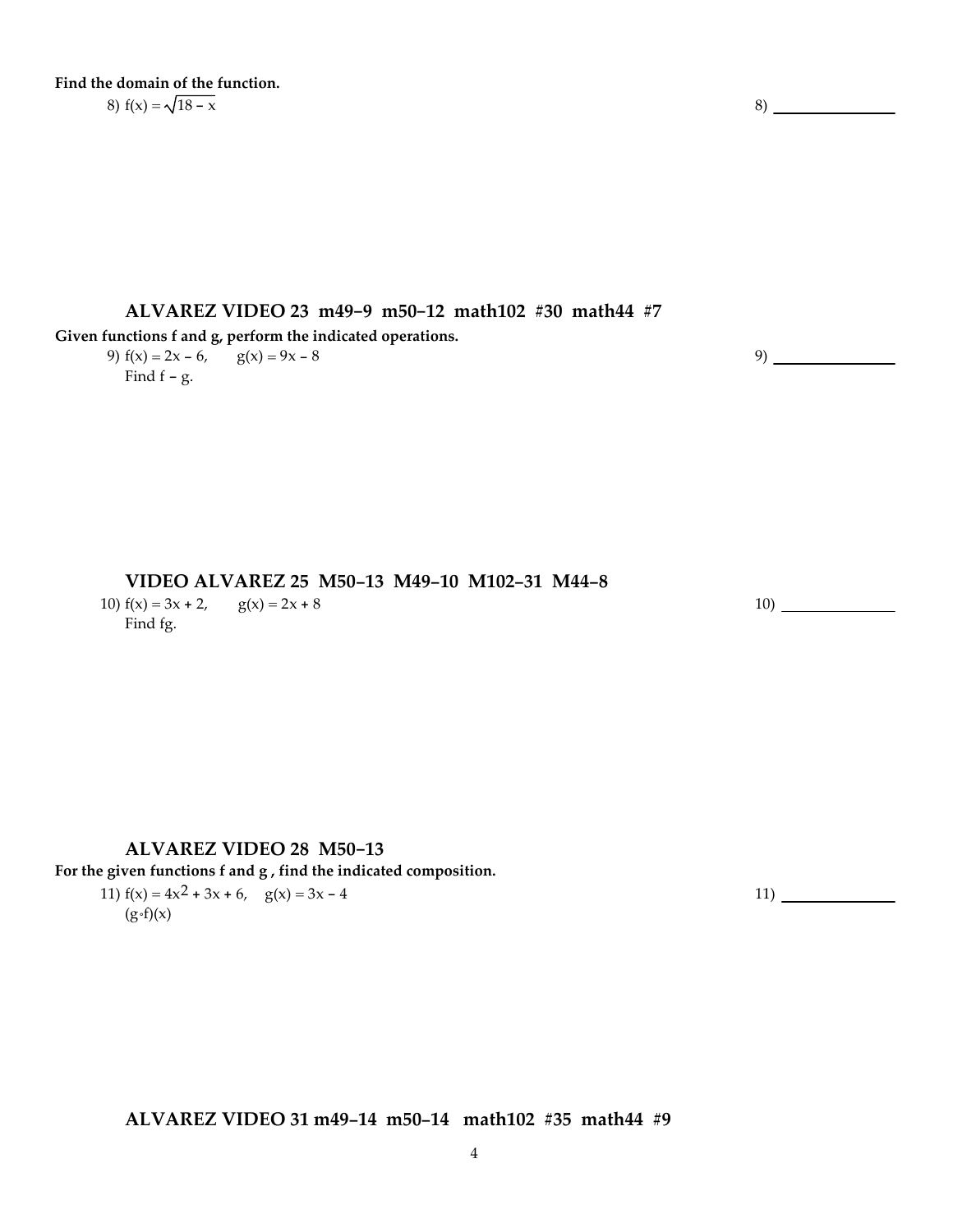**Find the distance between the pair of points.**

12)  $(-1, -3)$  and  $(-7, 5)$  12)

**ALVAREZ VIDEO 33 m49-15 m50-15 math102 #38 math44 #10 Graph the equation.**

$$
13) x2 + y2 - 8x - 4y + 11 = 0
$$

-10 -5 5 10 x  $10 + Y$ 5 -5 -10

13)

**ALVAREZ VIDEO 36 m49-17 m50-17 math102 #41 m,ath44 #12**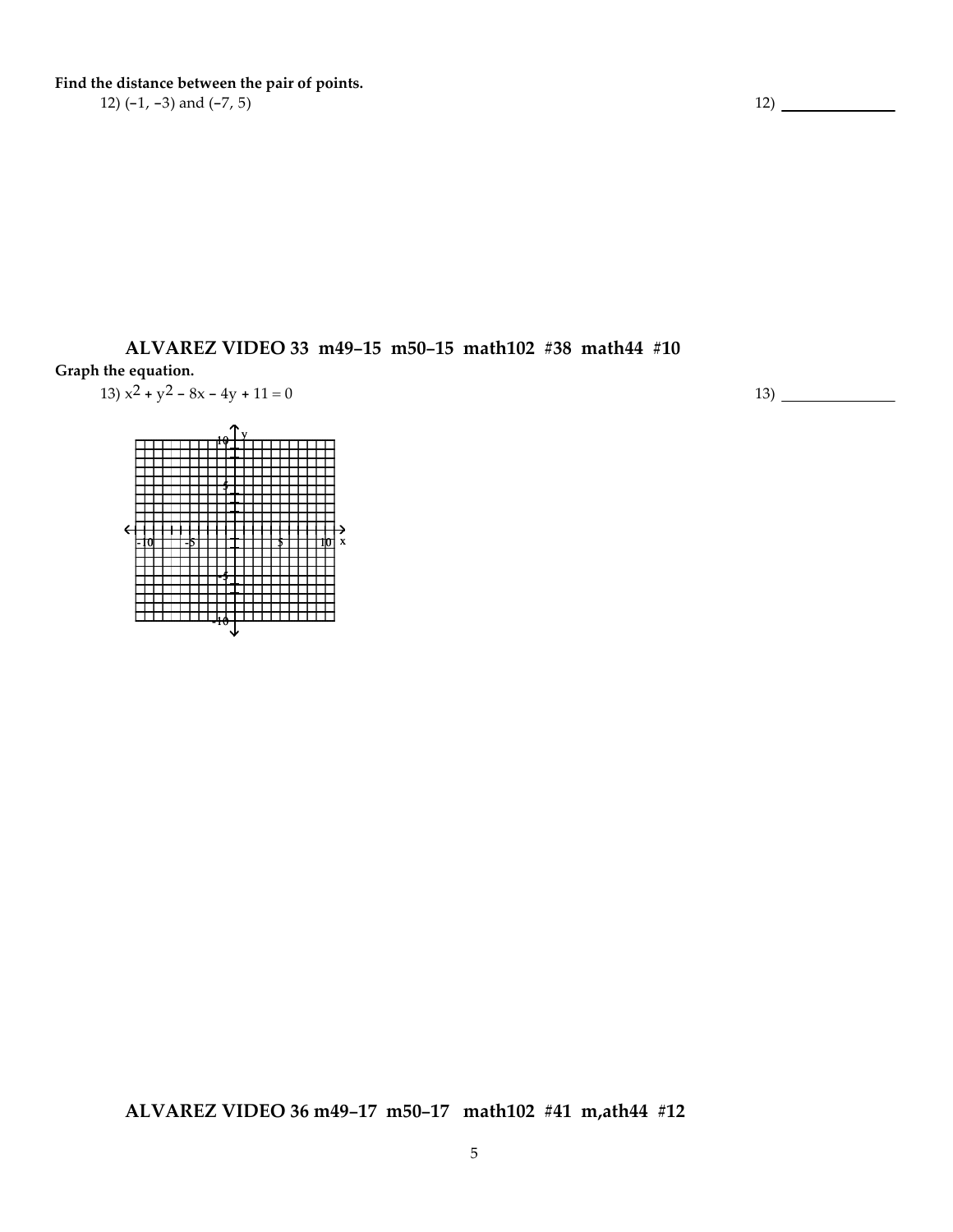**Use the vertex and intercepts to sketch the graph of the quadratic function.**



# **ALVAREZ VIDEO 38 M50-20 M49-19 M102-43 M44-13,14,15,16**

#### **Solve the problem.**

15) An arrow is fired into the air with an initial velocity of 160 feet per second. The height in feet of the arrow t seconds after it was shot into the air is given by the function

 $h(x) = -16t^2 + 160t$ . Find the maximum height of the arrow.

**ALVAREZ VIDEO 39 m49-20 math102 #44,45,46**

 $15)$   $\overline{\phantom{0}}$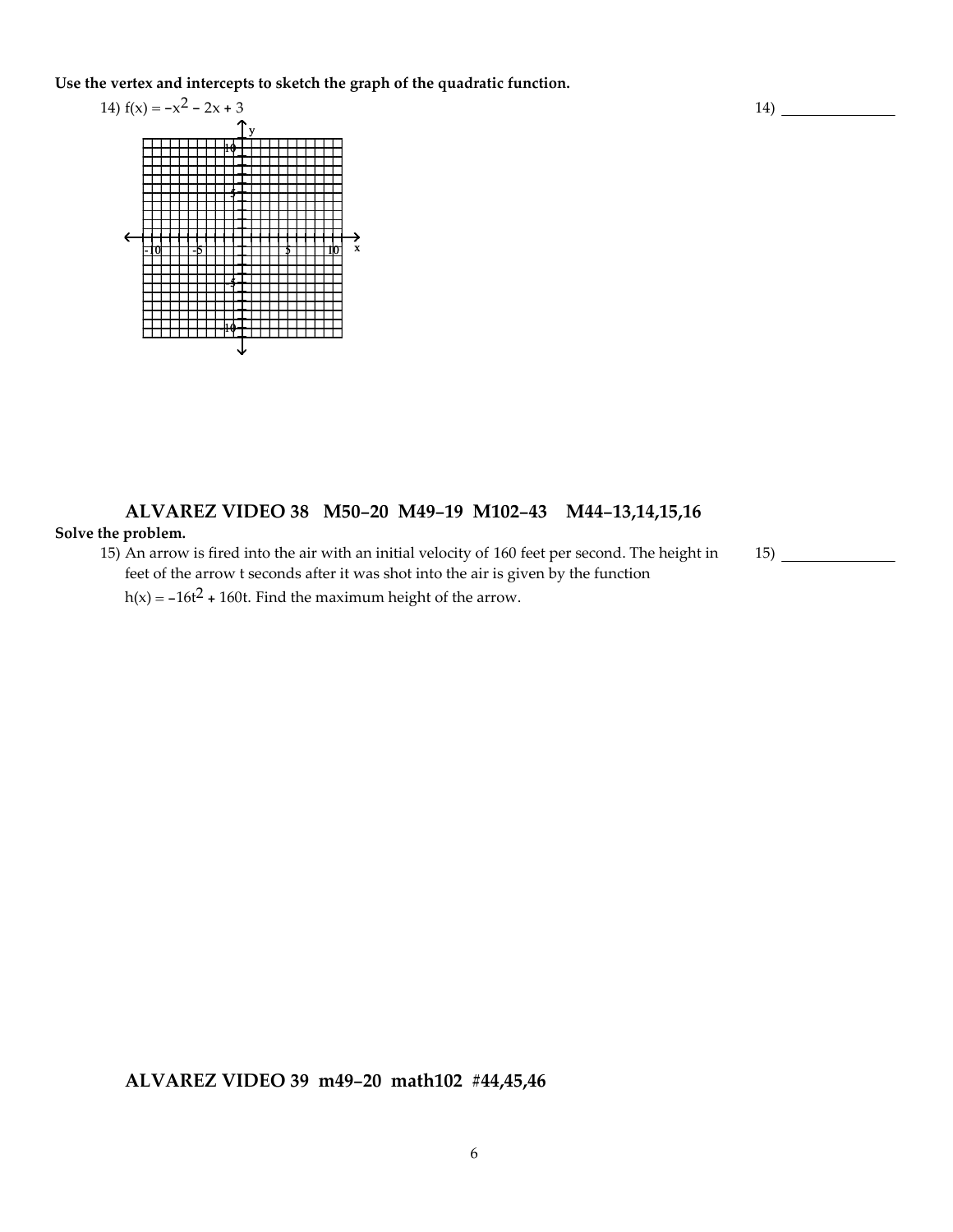**Graph the polynomial function.**



**ALVAREZ VIDEO 43 m49-22 m50-23 math102 #50 math44 #18** Solve the polynomial equation. In order to obtain the first root, use synthetic division to test the possible rational roots.  $17)$   $x^3 + 8x^2 - 18x + 20 = 0$  17)

16)

**ALVAREZ VIDEO 49 m49-24 m50-22 m102-50 m44-17**

7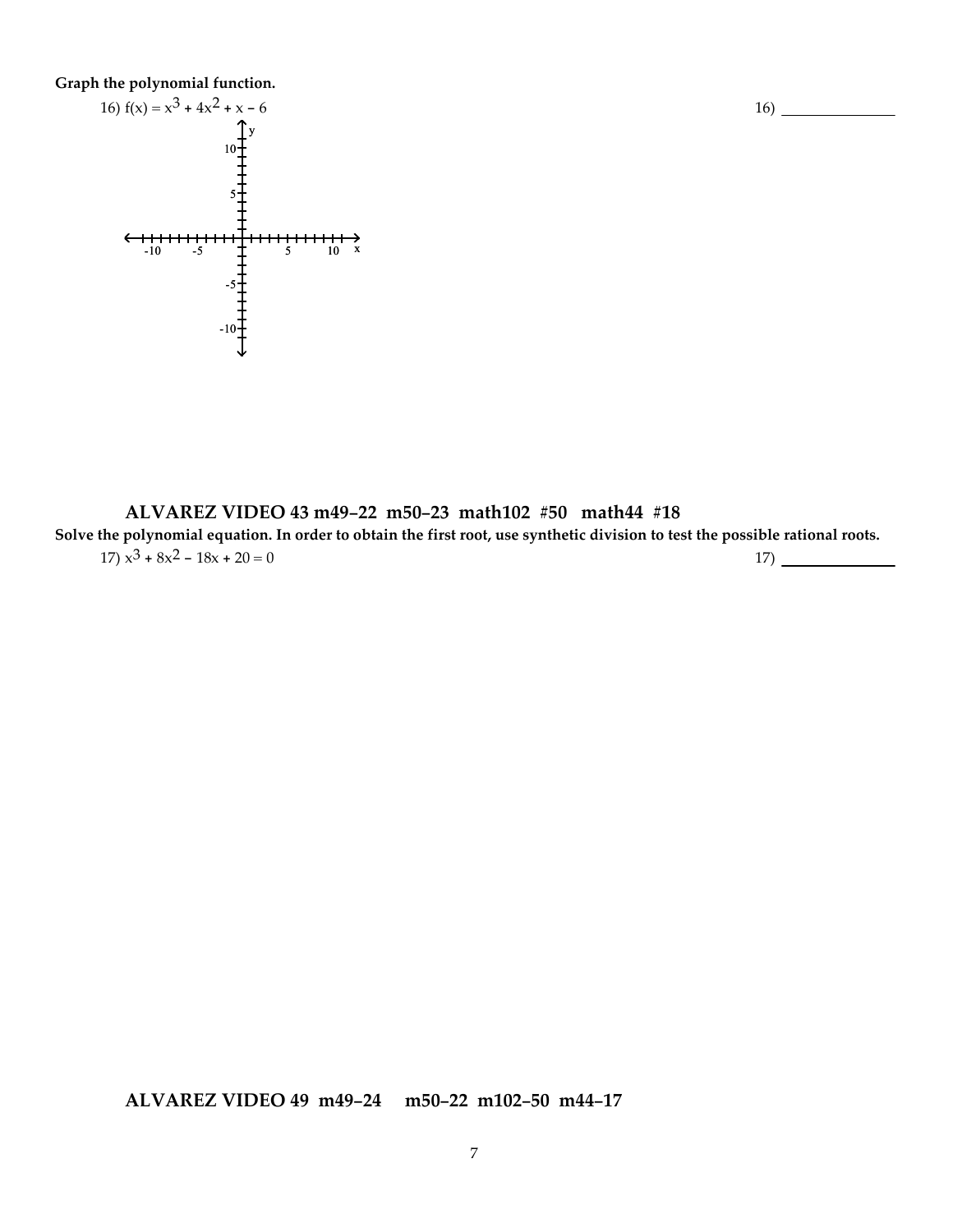**Find the vertical asymptotes, if any, of the graph of the rational function.**

$$
18) \frac{x - 49}{x^2 - 7x + 10}
$$

**ALVAREZ VIDEO 54 m49-27 m50-26 math102 #56 math44 #21 Find the slant asymptote, if any, of the graph of the rational function.**

19) 
$$
f(x) = \frac{x^2 + 6x - 5}{x - 4}
$$

**ALVAREZ VIDEO 57 m49-30 m50-25 math102 #58 math44 #20 Find the domain of the logarithmic function.** 20)  $f(x) = \ln (8 - x)$  20)

**ALVAREZ VIDEO 63 m49-31 m50-30 math102 #61 math44 #24**

18)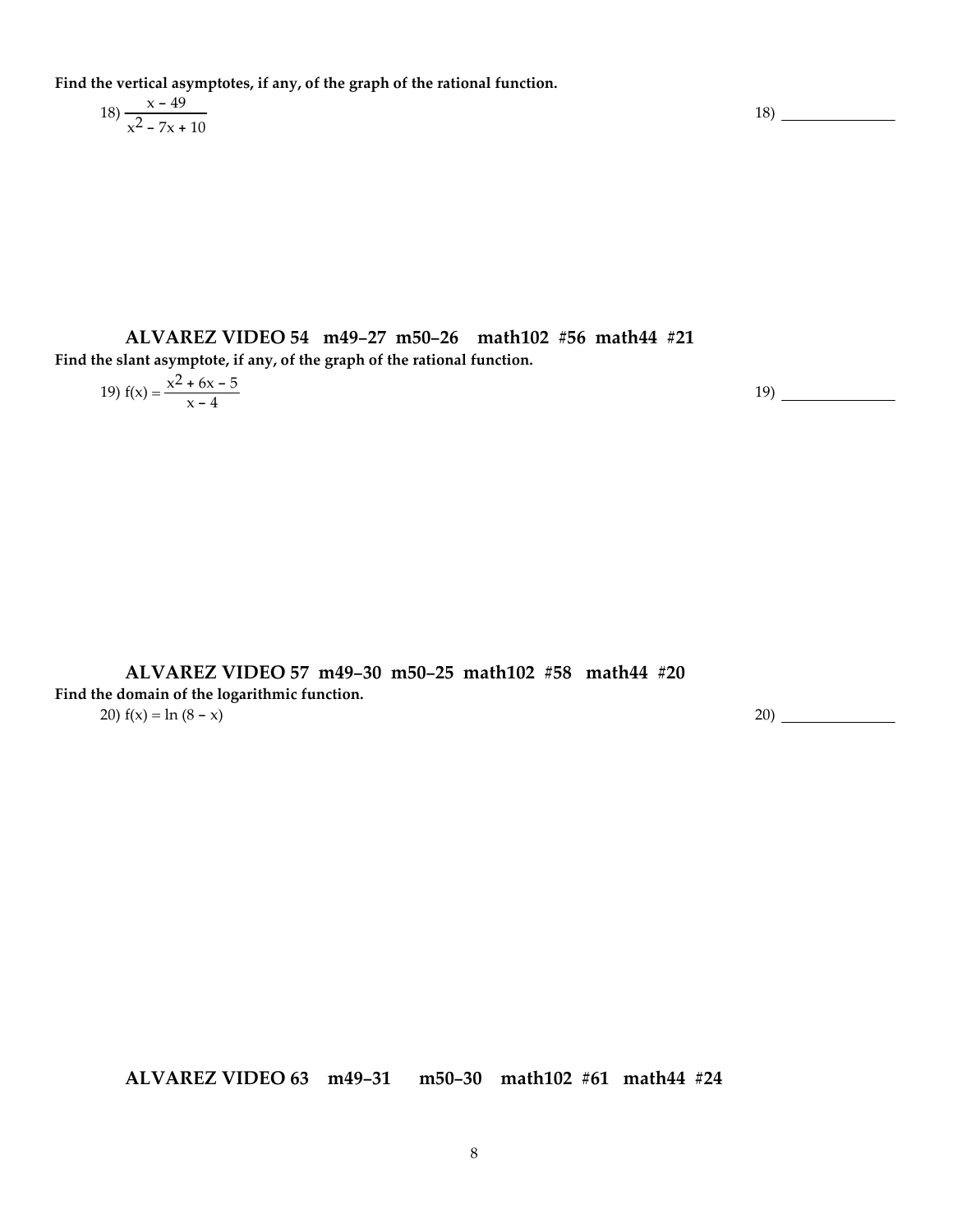**Use properties of logarithms to expand the logarithmic expression as much as possible. Where possible, evaluate logarithmic expressions without using a calculator.**

|  | 21) $\log \left  \frac{4x^4 \sqrt[3]{5-x}}{6(1-x)^2} \right $<br>$6(x+5)^2$ | <u>.</u> |  |
|--|-----------------------------------------------------------------------------|----------|--|
|  |                                                                             |          |  |

**ALVAREZ VIDEO 67 m49-32 m50-31,32 m102-62,63,64 m44-25,26 #62,63,64 math44 25,26** Solve the equation by expressing each side as a power of the same base and then equating exponents. 22) 16x + 7 = 64x - 10 22)

**ALVAREZ VIDEO 70 m49-33 m50-33 math102 #65 math44 #27**

Solve the exponential equation. Use a calculator to obtain a decimal approximation, correct to two decimal places, for the **solution.**

23)  $3^{x + 6} = 8$  23) 23

**ALVAREZ VIDEO 73 M50-34 M44-28 M49-36**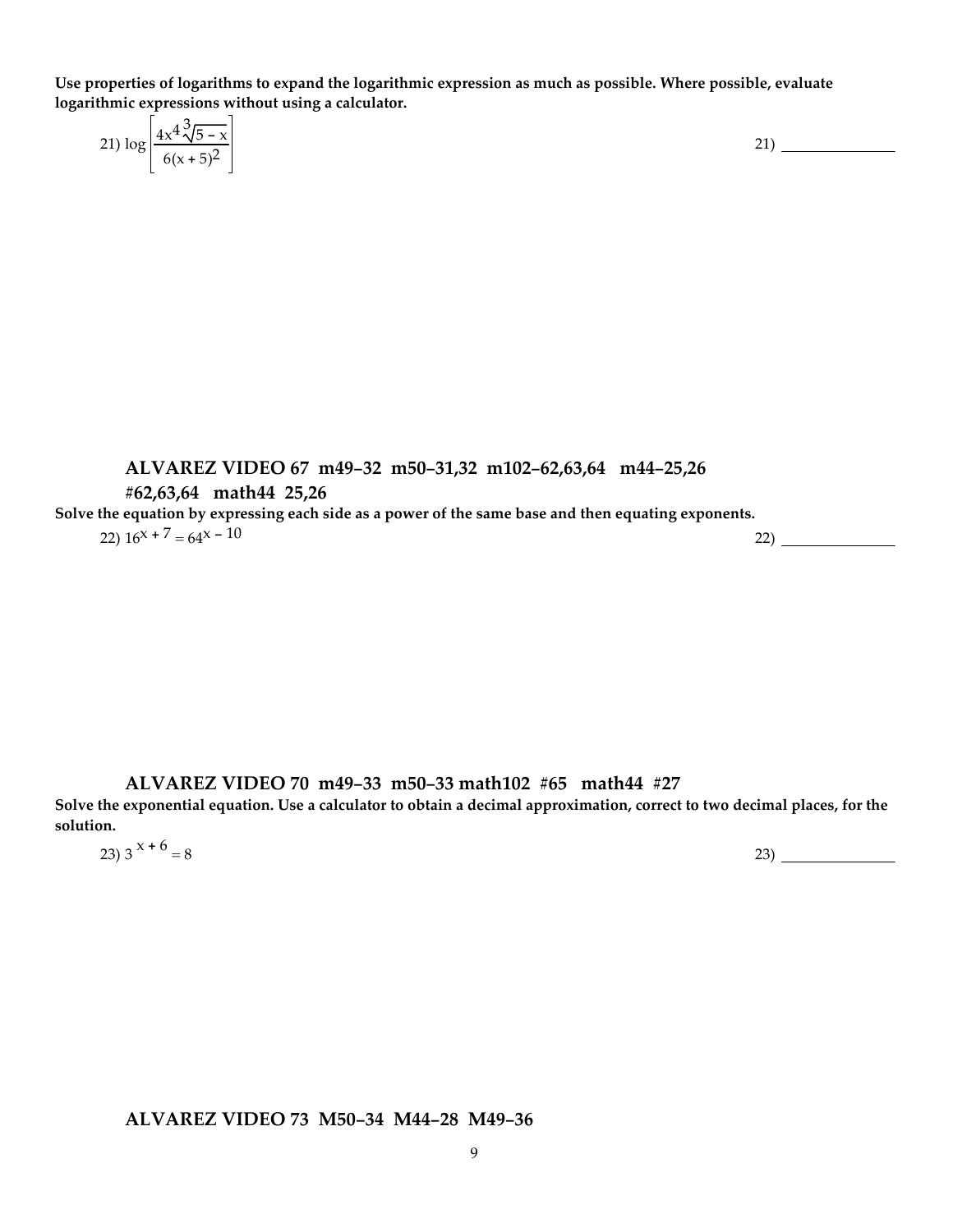Solve the logarithmic equation. Be sure to reject any value that is not in the domain of the original logarithmic **expressions. Give the exact answer.**

24)  $\log_4 (x-1) + \log_4 (x-7) = 2$  24)

**ALVAREZ VIDEO 76 m49-37 m50-35 math102 #75 math44 #30** 25)  $\log_4{(x+2)}$  -  $\log_4{x}$  = 2  $x = 2$  25)

#### **ALVAREZ VIDEO 78 M50-37**

26)  $\log (4 + x) - \log (x - 4) = \log 3$  26)

#### **ALVAREZ VIDEO 79 M50-37**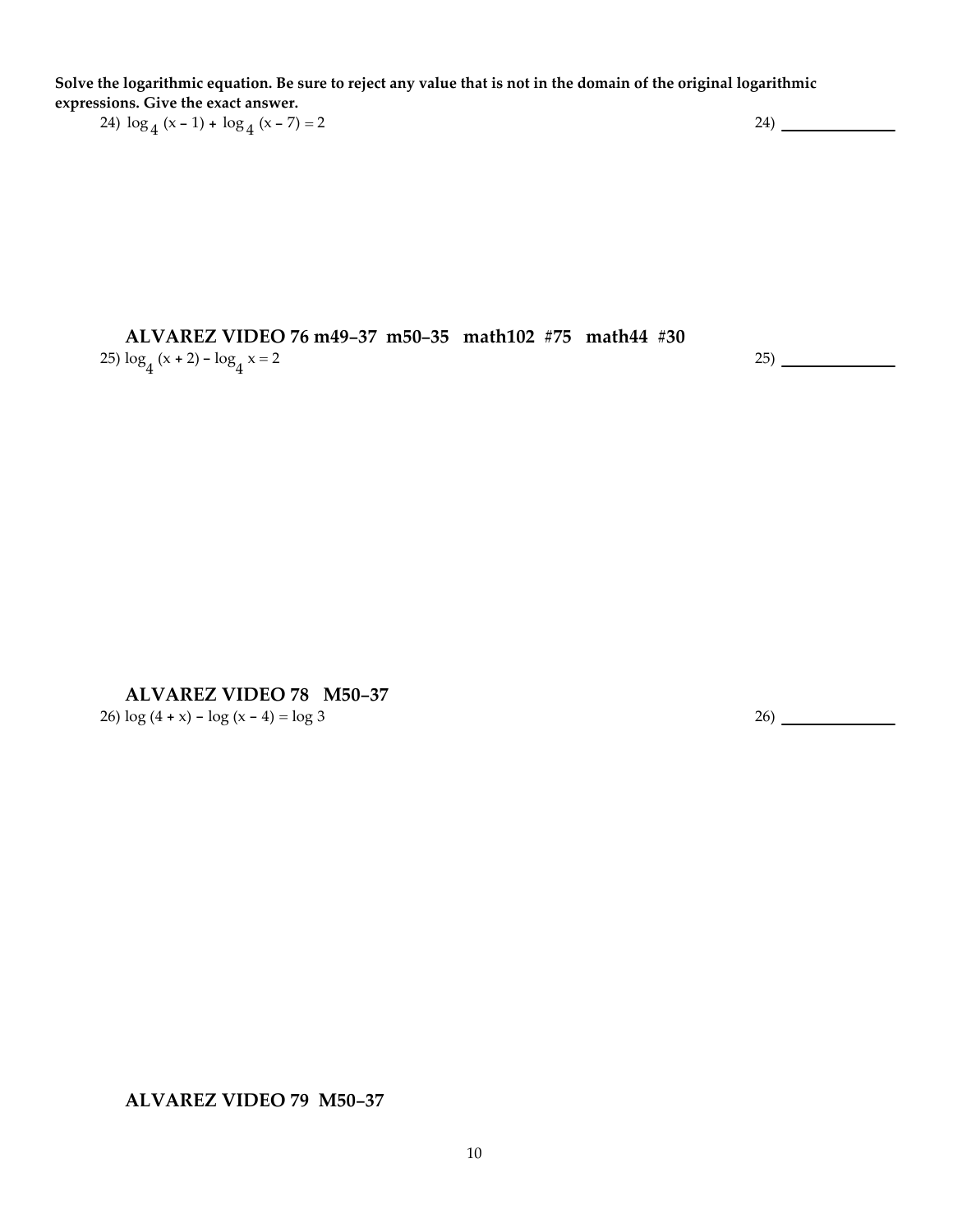### ALVAREZLAB EXPONENZ (3,4) INTERACTMATH SEC 4.4 EXE 85 **ALVAERZ VIDEO 80 m49-40,41 m50-36,37,38 math102 #81 math44 #32**

#### **Solve the problem.**

28) Find out how long it takes a \$3100 investment to double if it is invested at 8% compounded semiannually. Round to the nearest tenth of a year. Use the formula 28)

$$
A = P\left(1 + \frac{r}{n}\right)^{nt}.
$$

#### **ALVAREZ VIDEO 81 M50-39**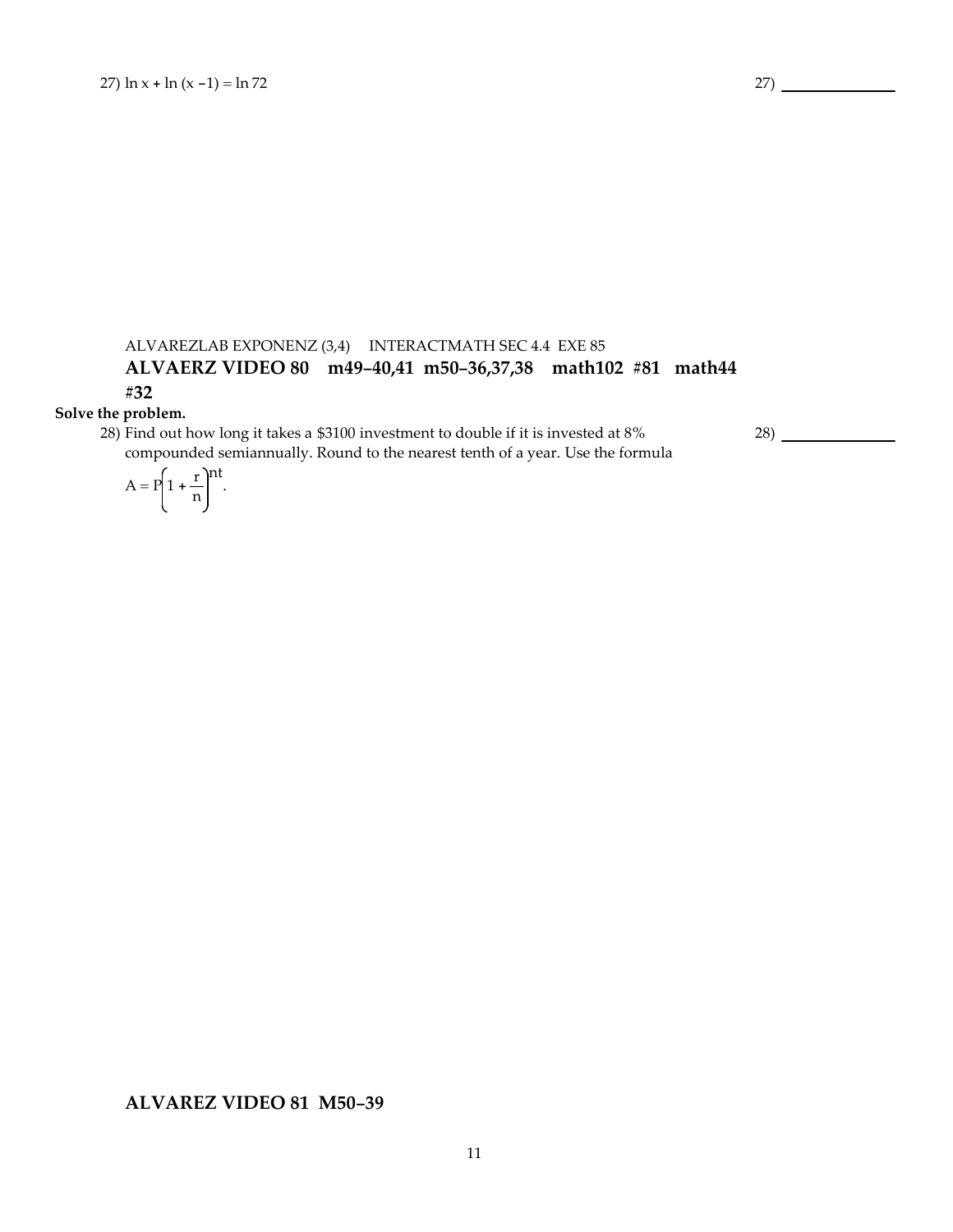29) The function  $A = A_0e^{-0.00866x}$  models the amount in pounds of a particular radioactive material stored in a concrete vault, where x is the number of years since the material was put into the vault. If 900 pounds of the material are placed in the vault, how much time will need to pass for only 159 pounds to remain?

29)

30)

#### **ALVAREZ VIDEO 83 M50-40,42 M49-43 M44-34**

30) The population of a certain country is growing at a rate of 2.1% per year. How long will it take for this country's population to double? Use the formula  $t = \frac{\ln 2}{k}$ , which gives the time, t, for a population with growth rate k, to double. (Round to the nearest whole year.)

**ALVAREZ VIDEO 84 m49-44 m50-43 math102 #72 math44 #37**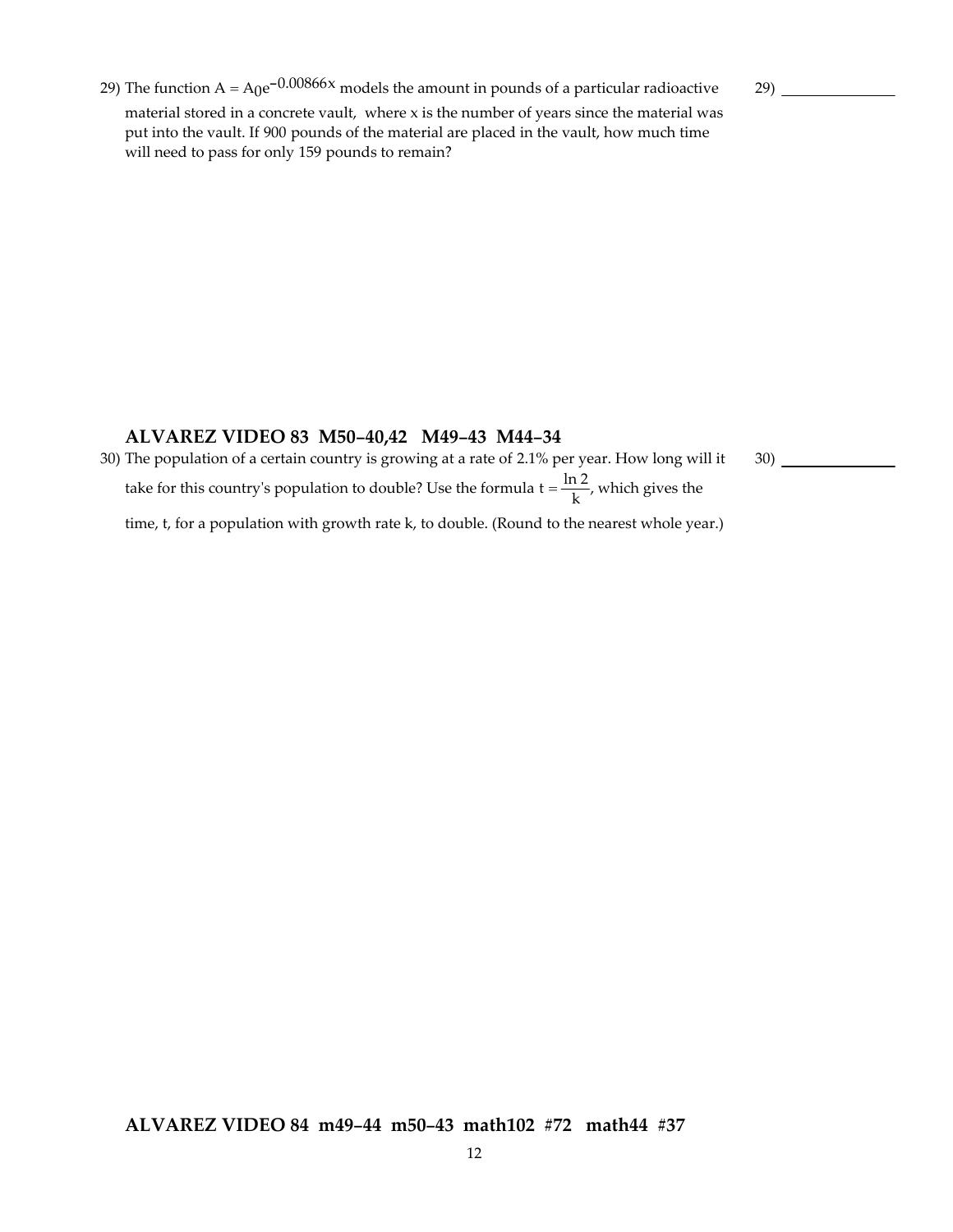**Solve the system of equations.**

31)  $x + y + z = 2$  $x - y + 2z = -1$  $2x + y + z = 1$ 

**ALVAREZ VIDEO 89 m49-46 m50-44 math102 #91 math44 #38 Find the indicated sum.**

| $-$                                     |     |
|-----------------------------------------|-----|
| 32) $\sum_{1}^{3}$ (i <sup>2</sup> + 6) | 32) |
| $i = 3$                                 |     |

**ALVAREZ VIDEO 98 m49-47 m50-45 math102 #96 math44 #39 Write the first three terms in the binomial expansion, expressing the result in simplified form.**  $33)$  (x + 2) 16  $33)$  (x + 2) 16

**ALVAREZ VIDEO 100 m49-49 m50-49 math102 #100,101 math44 #40**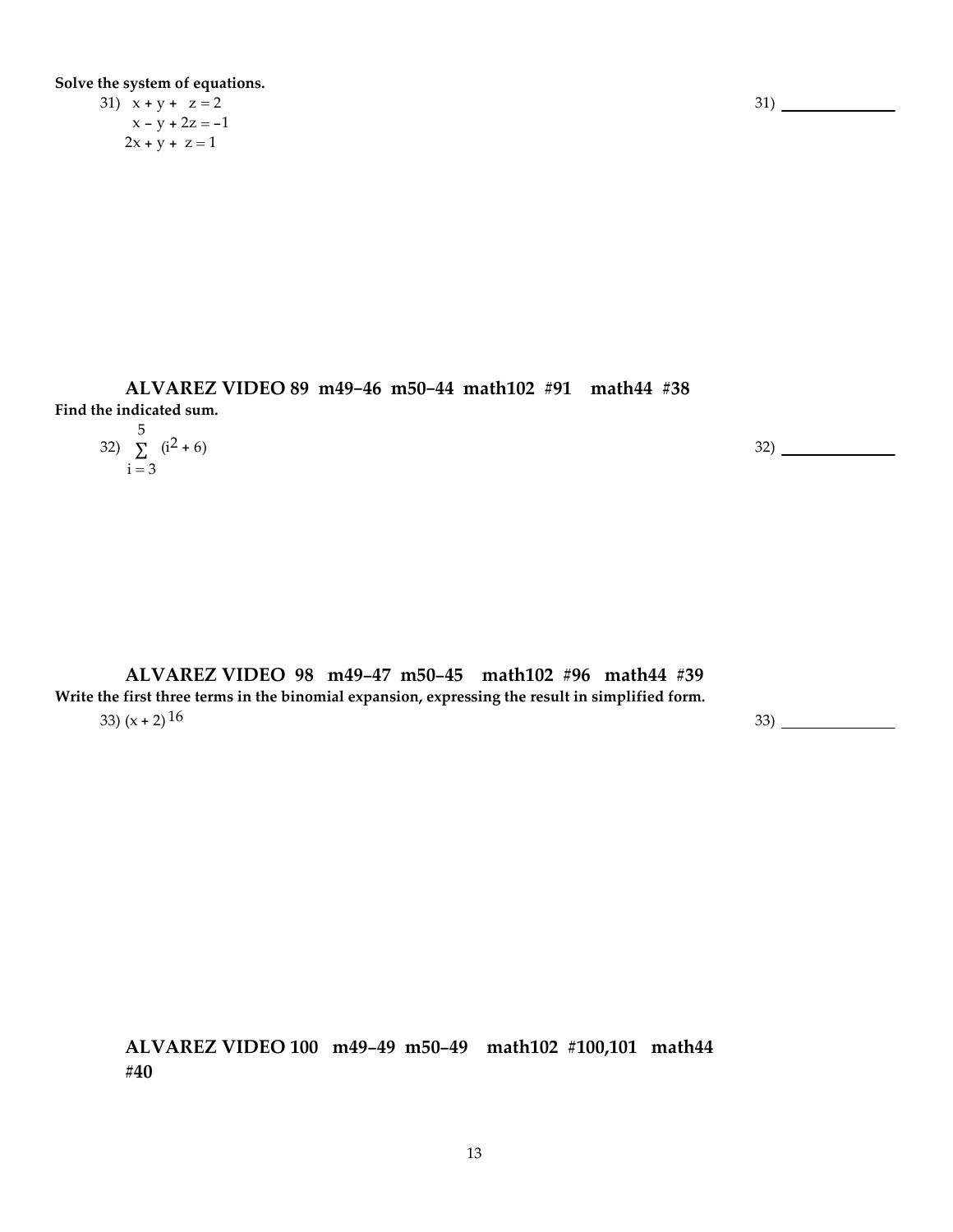## Answer Key Testname: AAT4M1314BLIF10281033W